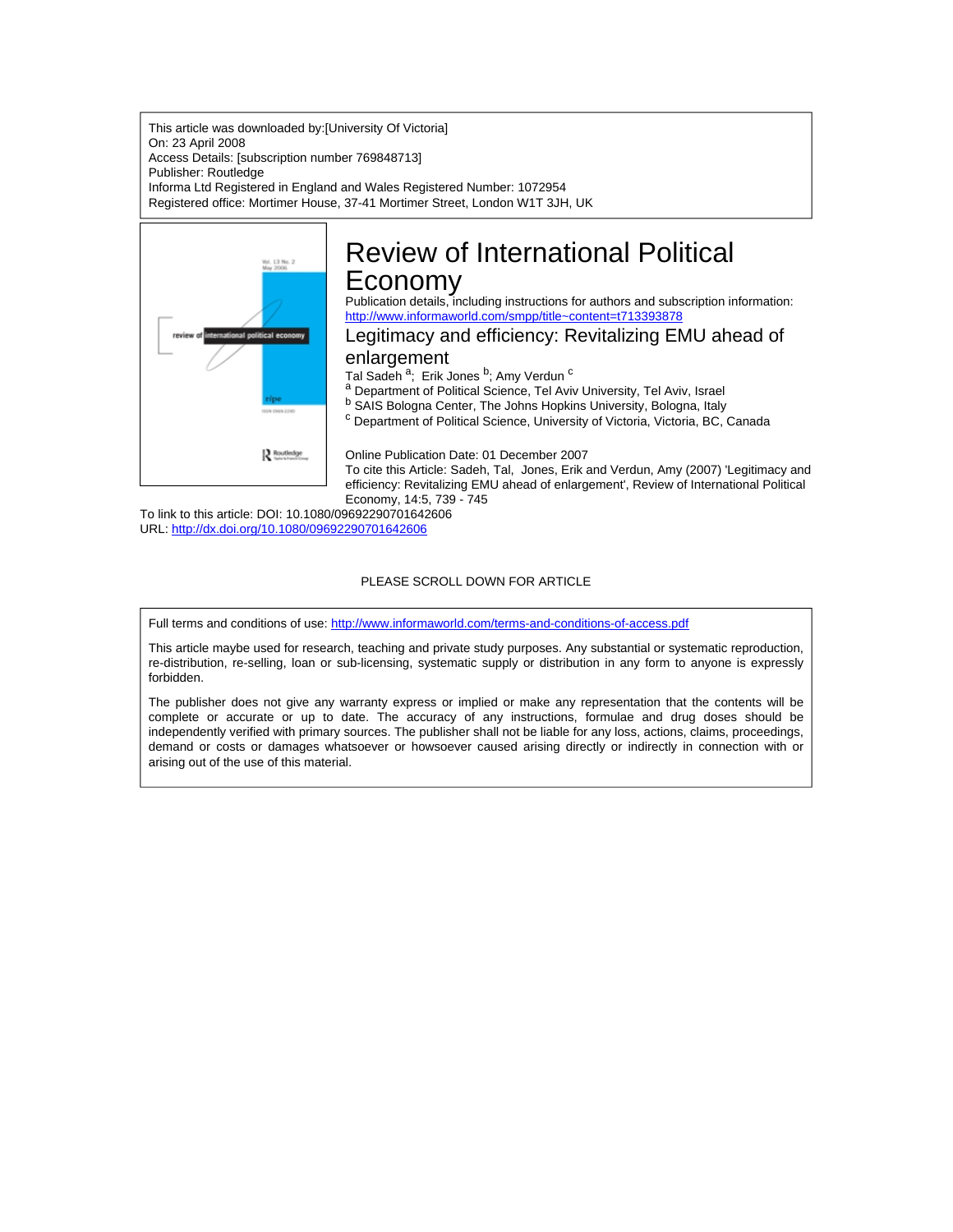# **Legitimacy and efficiency: Revitalizing EMU ahead of enlargement**

*Tal Sadeh1 , Erik Jones2 , and Amy Verdun3*

<sup>1</sup>*Department of Political Science, Tel Aviv University, P.O. Box 39040, Tel Aviv 69978, Israel* <sup>2</sup>*SAIS Bologna Center, The Johns Hopkins University, via Belmeloro 11, 40126 Bologna, Italy* <sup>3</sup>*Department of Political Science, University of Victoria, P.O. Box 3050, Victoria, BC, Canada V8W 3P5*

#### **ABSTRACT**

Eight years after the launch of its third stage, and on the brink of its expansion, the European Union's (EU) Economic and Monetary Union (EMU) has proven to be successful. However, EMU has also highlighted the diversity of its members economic performance, and their need to run larger public deficits than they initially committed to. This special issue attempts to find out what can be done to relieve the tensions in EMU. The source of EMU's difficulty seems to lie in its weak legitimacy, ambiguous gevernance, and asymmetric institutional design. The EU needs to improve its fiscal rules and streamline decision making in the European Central Bank without eroding legitimacy.

### **KEYWORDS**

Efficiency; EMU; enlargement; EU; legitimacy.

Eight years after the launch of its third stage, the European Union's (EU) Economic and Monetary Union (EMU) has proven to be both successful and complicated. It has eliminated exchange rate instability across much of Europe, lowered interest rates, made comparing prices easier, in so doing facilitating trade, travel and tourism, and deepened the European financial area. Recently, economic growth has also been accelerating among its member states after years of near-stagnation, although some argue that this is merely a cyclical development. The differences between those inside versus those outside EMU are declining. Although in the earlier years the EU member states that chose to stay out of the euro area were growing faster than those in EMU, recently the performance of the 'ins' has closely

*Review of International Political Economy* ISSN 0969-2290 print/ISSN 1466-4526 online © 2007 Taylor & Francis http://www.tandf.co.uk DOI: 10.1080/09692290701642606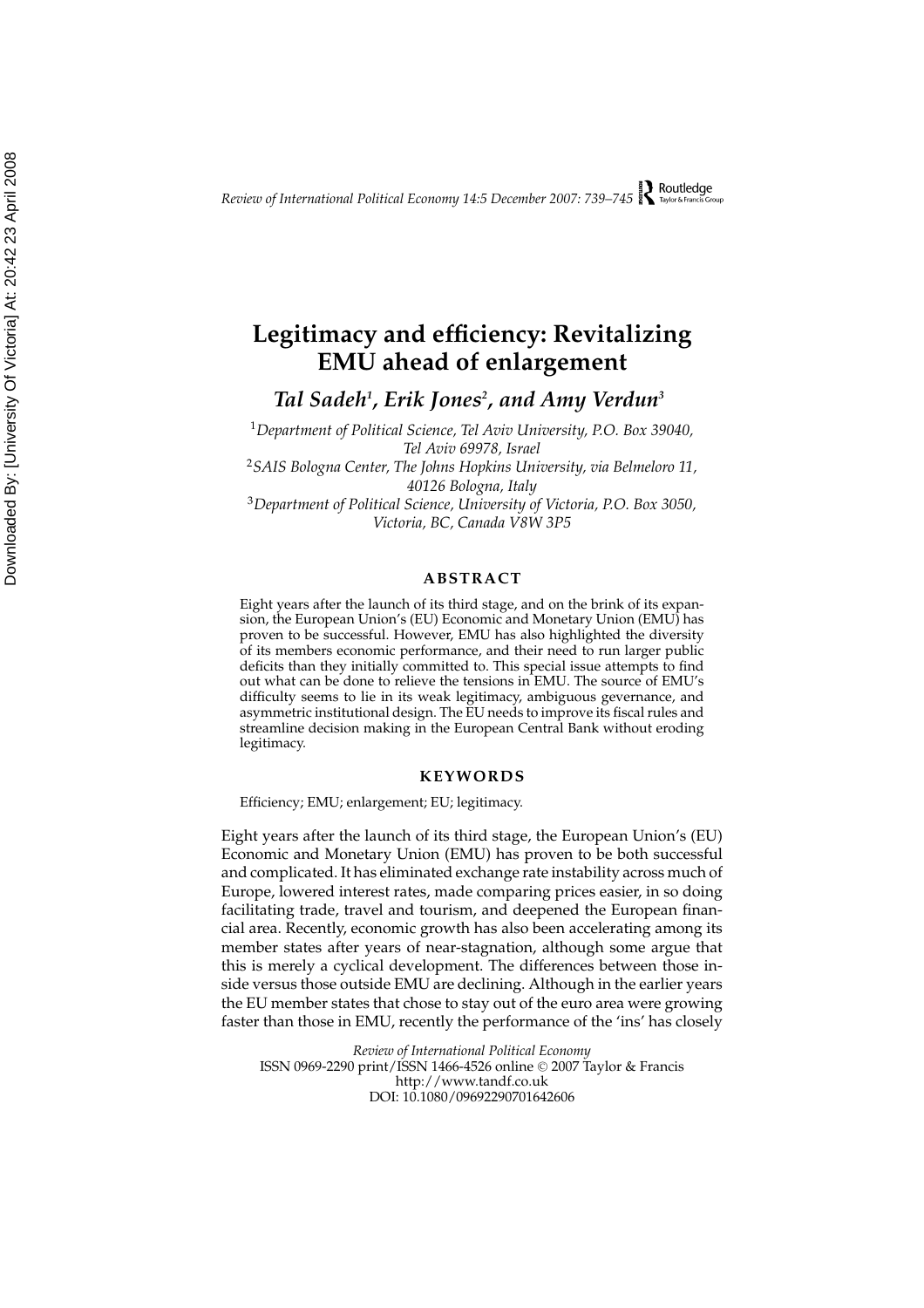### REVIEW OF INTERNATIONAL POLITICAL ECONOMY

approximated those of the 'outs' (Commission, 2006: 133). Furthermore, EMU is on the brink of expansion. In January 2007 Slovenia became the first transition economy to join the euro area, Cyprus and Malta are scheduled to join in January 2008, and in the coming years more new members are due to join.

Nevertheless, EMU has highlighted the diversity of its members' economic performance, in particular how member states deal with public spending and the ageing population and related costs. This diversity was reflected especially in the member states' need to run larger public deficits than EU member states committed to run in the Treaty Establishing the European Community. The political–economic backdrop in Europe over the past few years is not helpful either: social tensions in France, the 2005 rejection of the European Constitutional Treaty by French and Dutch voters, difficulties in completing the single market, and strong disagreements among member states in issues ranging from energy and security to agriculture and the EU budget. In addition, the enlargement of the euro area to the east if not to the north–west, is expected to exacerbate these challenges for EMU.

As new administrations set in office in France and the UK and as the Baltic countries prepare for the single currency, this special issue attempts to find out what can be done to relieve the tensions in EMU. The contributions below portray a troubled currency union though not one in crisis. The source of EMU's difficulty lies in its weak legitimacy, which complicates efforts to resolve ambiguities in its governance. EMU's asymmetric institutional design leaves the project's legitimacy vulnerable to fluctuations in the perceived advantages and disadvantages of the euro. The euro-zone's enlargement to the UK (and perhaps to Denmark and Sweden too) can only be expected under severe crisis there.

What to do? The EU needs to continue to improve upon the fiscal rules agreed on in the Maastricht Treaty. A properly reformed Stability and Growth Pact (SGP) must allow for politically achievable budgetary goals, which reward national political leaders for the difficult decisions that they are required to take. Efficiency in the decision making processes of the European Central Bank (ECB) is important but it must not come at the expense of legitimacy. Thus, equal voting rights must be maintained in its General Council – the body responsible for setting monetary policy of the ECB. Furthermore, some 'democratic override' must be built into EMU, allowing for effective external review of the ECB and of the finance ministers of participating countries (the Eurogroup), as well as potential sanctions for extreme cases of departing from the preferences of a broad set of societal interests.

In his article on *Enlargement and the International Role of the Euro* Benjamin Cohen asks how enlargement of the EU will affect prospects for the euro as an international currency. He has long argued that Europe's joint currency is fated to remain a distant second to America's greenback because of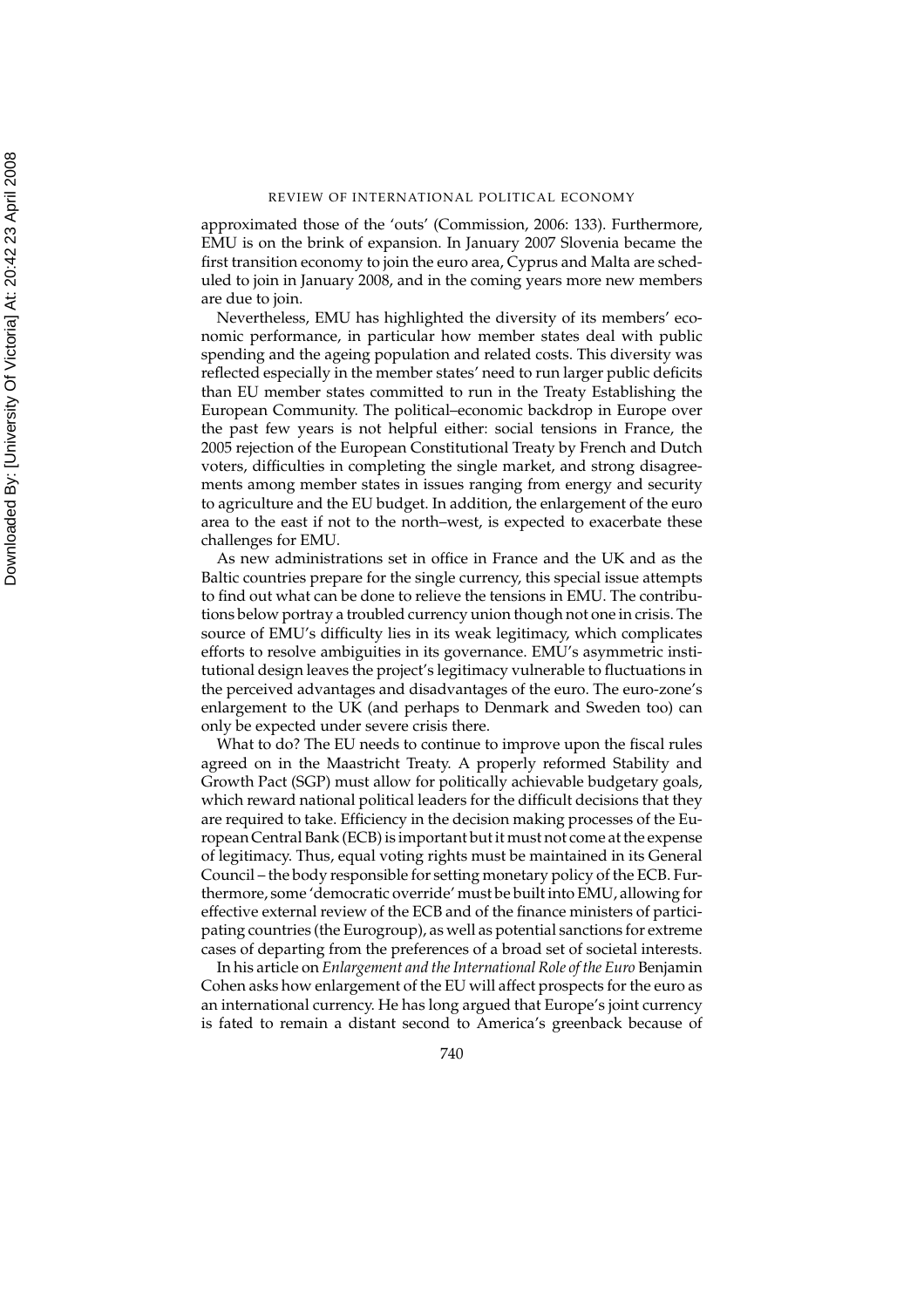### SADEH ET AL.: LEGITIMACY AND EFFICIENCY

three structural factors: (1) relatively high transactions costs, due to inefficiencies in Europe's financial markets; (2) an anti-growth bias built into the institutions of EMU; and (3) ambiguities at the heart of the monetary union's governance structure. On top of these concerns progress in building a global role for the euro has been underwhelming to date also because of the well documented inertia that is inherent in all monetary behavior, arising from stickiness in currency preferences.

In this issue Cohen extends his earlier analysis, focusing in particular on the impact of enlargement on the governance structure of EMU. From the start, internationalization of the euro has been retarded by a lack of clarity about the delegation of monetary authority among governments and EU institutions. The addition of a diverse collection of new members, with significantly different interests and priorities, will exacerbate ambiguity at the expense of transparency and accountability and make the challenge of governance worse. In fact, enlargement will aggravate the negative impact of all three factors that constrain the euro's international role. Bringing accession countries into EMU will prolong the segmentation of Europe's financial markets, and delay any significant reduction of the cost of doing business in euros. By adding to inflationary and budgetary pressures, enlargement will reinforce the anti-growth bias built into the institutional structure of EMU.

Of course, as the euro area is enlarged its economic base broadens and its potential for network externalities increases. Nevertheless, Cohen argues that enlargement will diminish, not expand, the euro's attractiveness as a rival to the greenback. Furthermore, though unlikely, the possibility that EMU could founder under the weight of enlargement cannot be dismissed.

The greatest challenge for the functioning of EMU has so far come from its beleaguered fiscal regime. Ever since 1996 the SGP has sought to tighten the discipline among the member states so that they comply with the Maastricht Treaty criteria. However, by late 2003 the EU's regime of fiscal constraint verged on the brink of collapse. The reform of the SGP adopted in March 2005 by the Council of Ministers on Economic and Financial Affairs (ECOFIN) emphasized the role of cyclically adjusted deficit calculations, expanded the conditions under which the member states could deviate from the budgetary targets, but retained the SGP's target of 3 percent deficit level and 60 percent debt level (in proportion to GDP). These reforms did not prevent one-third of the original 15 member states from running deficits in excess of 3 percent of GDP in 2005, despite the upswing in the economic cycle.

The troubles of the SGP and the prospect of the Euro-zone's enlargement underscore the need for reforms that would resolve the anti-growth bias and the governance ambiguities that Benjamin Cohen foresaw. Two articles in this special issue deal with reforms in EMU, one with the SGP, the other with reform of the ECB.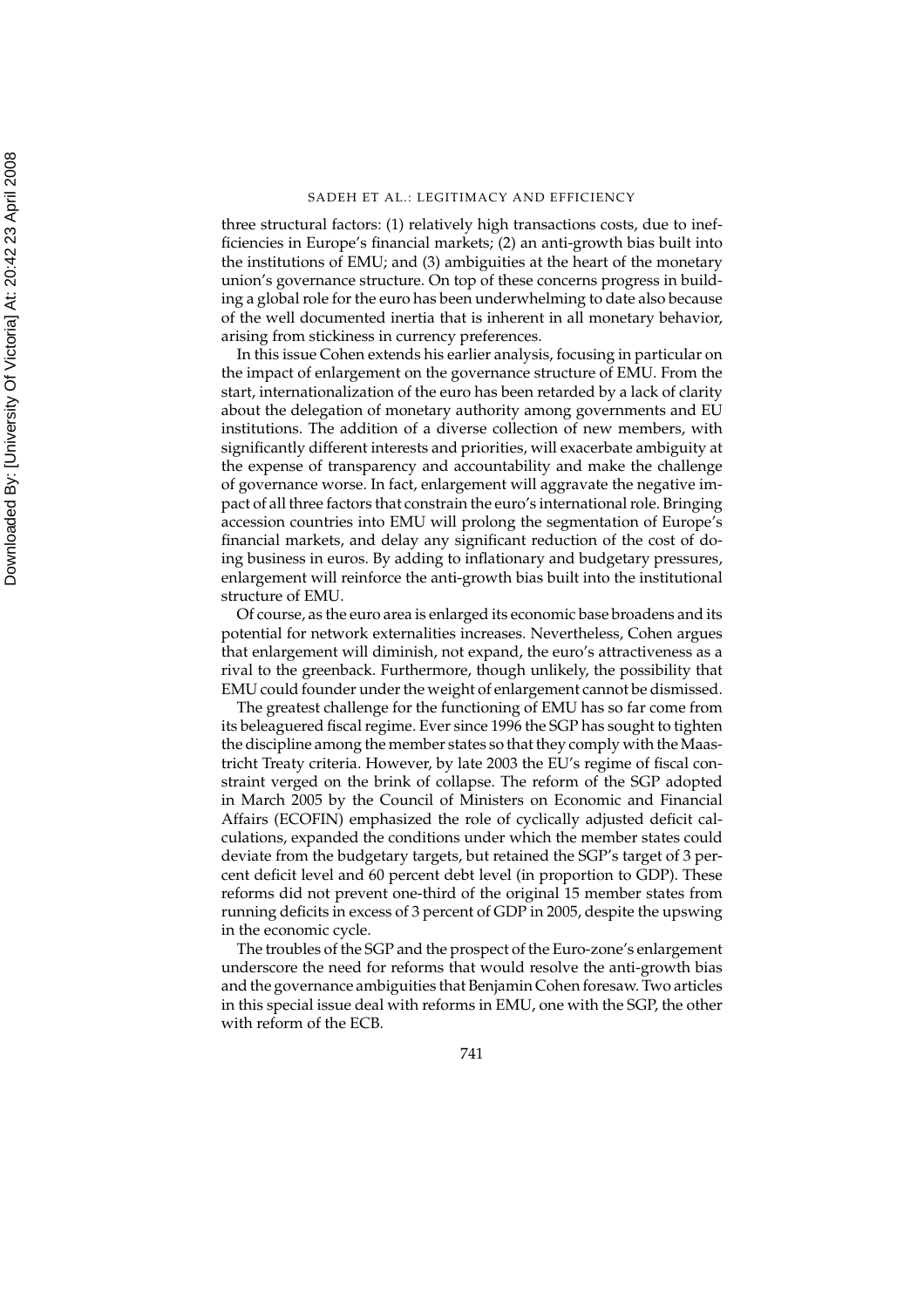### REVIEW OF INTERNATIONAL POLITICAL ECONOMY

In their article on*Reforming Europe's Stability and Growth Pact: Lessons from the American Experience in Macrobudgeting* James Savage and Amy Verdun argue that the continued reliance on the SGP's targets explains the failure of member states to comply with the EU's macrobudgetary rules. A properly reformed SGP must allow for politically achievable budgetary goals, which reward national political leaders for the difficult decisions that they are required to take. National politicians must be able to claim credit for their actions.

Savage and Verdun explore the American experience since 1985 with three macrobudgetary laws aimed at promoting fiscal stability: Gramm– Rudman–Hollings, the Budget Enforcement Act, and Balanced Budget Act. Macrobudgetary rules that rely upon deficit criteria produce budgetary targets that are often beyond the control of political actors. Thus, after several futile years of trying to control their deficits with the first of these laws, the Americans changed the goal to controlling spending in the latter two. The authors offer the EU a number of lessons from US experience. These include substituting spending targets for deficit targets, creating politically realistic and administratively manageable fiscal sanctions rather than draconian measures, and applying nominal spending caps rather than using a GDP basis.

In addition to these challenges to fiscal policy in the Euro-zone, future enlargement of the single currency potentially threatens the efficiency of its monetary policy making. Especially, extending the principle of equal representation of National Central Banks (NCBs) on the ECB's Governing Council to the new member states might stifle its decision making. In his article on *Running an Enlarged Euro-zone; Reforming the European Central Bank: Efficiency, Legitimacy and National Economic Interest* David Howarth argues that the reform that the Governing Council adopted in December 2002 distorts the guiding principles of ECB decision making: equality ('one governor, one vote'), representativeness (all the Euro-zone is represented) and *ad personam* participation (each governor votes in an independent and personal capacity).

The reform eliminates equal voting rights. Instead it emphasizes member state macroeconomic interest in determining their bargaining power and prioritizes the size of national economies and financial markets over population size. This distortion reflects the interests of the largest member states in maintaining disproportionate representation in the Governing Council, as well as the preferences of mid-size member states (notably The Netherlands). The reform thus weakens the future representation of NCBs of Central and East European EU member states, in order to diminish a structural bias in favor of higher interest rates. In fact, Howarth shows that the pre-reform bargaining power of individual Governing Council members already reflects the size of their home economies, the interests of which they defend.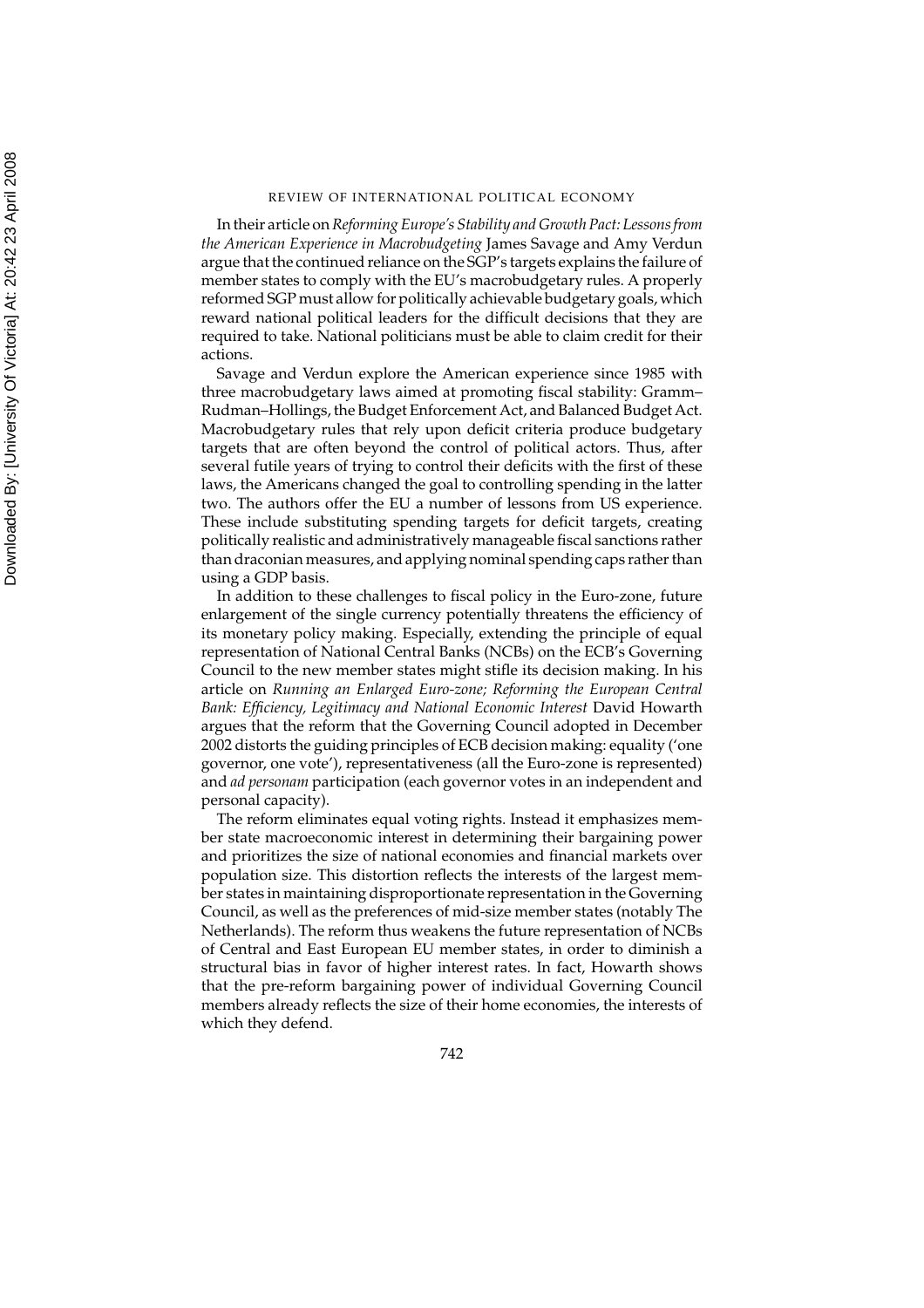#### SADEH ET AL.: LEGITIMACY AND EFFICIENCY

The proposed reform contributes to the suspicion that the ECB is particularly preoccupied with the effect of its policy on the largest economies, despite the official requirement that it target Euro-zone wide inflation. Worse still, this damage to the principles of ECB decision making is not compensated for by improved efficiency in ECB decision making, because of opposition from the smaller member states, and legitimacy concerns, which ensure a large and 'decentralized' Governing Council.

Howarth's article pits efficiency against legitimacy in the process of reform. This dilemma arises, at least in part, from the gap between monetary integration and political integration in Europe, which gives rise to questions about the democratic accountability and legitimacy of the Eurozone. In his article on *Democratic Accountability and the Exchange-Rate Policy of the Euro Area* Randall Henning examines the consequences of the political 'incompleteness' of the monetary union for the democratic accountability of its external monetary policy, comparing the euro area to the US.

Henning notes that accountability in exchange rate policy is weak compared to other policy areas in almost every country. Exchange-rate policymaking is often delegated to the finance ministry and central bank – two institutions over which other domestic actors have little oversight. Although the rationale for delegation is compelling, he maintains that oversight and accountability by outsiders, especially the legislature, are still desirable, feasible, and appropriate in democratic systems. Moreover, the democratic accountability of exchange rate policy is important to maintaining political support for economic openness in general. According to Henning, in the US the Congress provides the possibility for 'democratic override' when policy diverges substantially from the preferences of a broad set of societal interests. In the euro area, the ECB and Eurogroup operate without effective external review or potential sanctions for departing even in the extreme from such preferences.

Henning supports his argument by contrasting the responses of the US and the euro area toward Chinese foreign exchange intervention during 2002–2006. He finds that the weakness of accountability within the euro area has two negative potential effects. First, it tends to bias remedies for undervaluation of third currencies toward trade measures and away from exchange-rate measures and could thereby erode political support for economic openness more broadly. Second, if exchange rate policy deviates from societal preferences repeatedly, the weakness of accountability could leave the euro area at risk for an erosion of legitimacy over time. Until the political project of the European Union is completed, Henning suggests that policy makers should compensate for the weakness of accountability by providing greater transparency, soliciting the views of societal groups, the Parliament and the Commission on external monetary policy, and developing a more robust inter-institutional dialogue.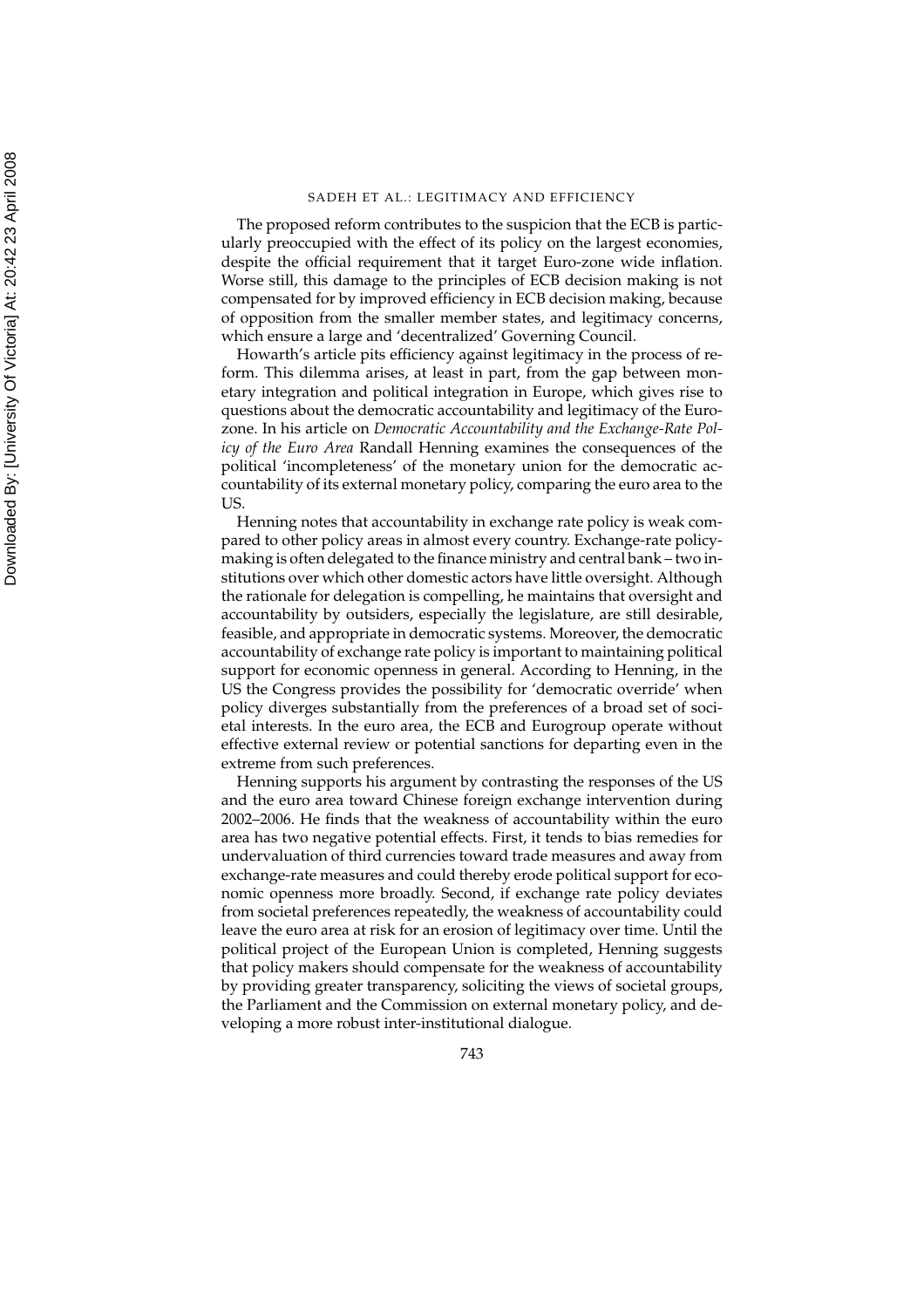### REVIEW OF INTERNATIONAL POLITICAL ECONOMY

Political economists have long raised concerns that EMU's asymmetric institutional design, which is built around a single independent supranational central bank and decentralized system of fiscal governance with 13 (soon 15) national authorities, leaves the project's legitimacy vulnerable to fluctuations in the perceived advantages and disadvantages of the euro. The difficulty is exacerbated by the confusion over the way in which the public should evaluate EMU. Should it be judged on its ability to deliver economic growth, macroeconomic stability, or job creation?

In their article on *The Legitimation of EMU: Lessons from the Early Years of the Euro,* Servaas Deroose, Dermot Hodson and Joost Kuhlmann suggest that although popular support for EMU remains strong after seven years of the single currency, it has varied at the member state level. Support for EMU appears to have been closely related to popular attitudes about the euro's utility and perceived – rather than actual – economic performance. In particular, the perception that the euro currency changeover raised prices, though not supported by the data, appears to have weighed heavily on EMU's legitimacy. This effect is pronounced in Germany, the Netherlands and Portugal, and to an even greater extent in Greece, Italy and Spain. Survey data suggests that those viewing the euro as advantageous tend to focus on the single currency's benefits for travel and trade and on its political advantages for Europe rather than its contribution to greater macroeconomic stability and historically-low interest rates.

The implications of these findings are three-fold. First, economic and monetary authorities need to pay due regard to the legitimacy of policy making as well as to its efficiency and credibility. Second, the gap between EMU's perceived and actual economic impact reinforces the role of euro area economic governance in promoting greater understanding of the single currency's benefits and allaying concerns over its perceived costs. Third, EMU's legitimacy depends on more broad-based mechanisms rather than elite-driven and technocratic approaches to monetary integration.

Nowhere else among EU member states is EMU's legitimacy more challenged than in the UK. The only large member state that has opted out of the euro area Britain's possible future entry feeds much speculation. Will Britain ever adopt the euro, and if so when? The conventional view holds that British entry into monetary union is impeded by: opposition from large fractions of public opinion, business leaders, and the Conservative party; by insufficient synchronization of its economic cycle with the that of the euro area; by the sensitivity of Britain's foreign trade and investment to the single currency; and by the peculiarities of British political institutions. Because most of these influences change only slowly, many are very skeptical that Britain will join the single currency in the foreseeable future.

In his article on *How and Why Britain Might Join the Single Currency,* James Walsh argues that policy failure is a more important influence on British economic policy than is often recognized. Policy failure endangers the